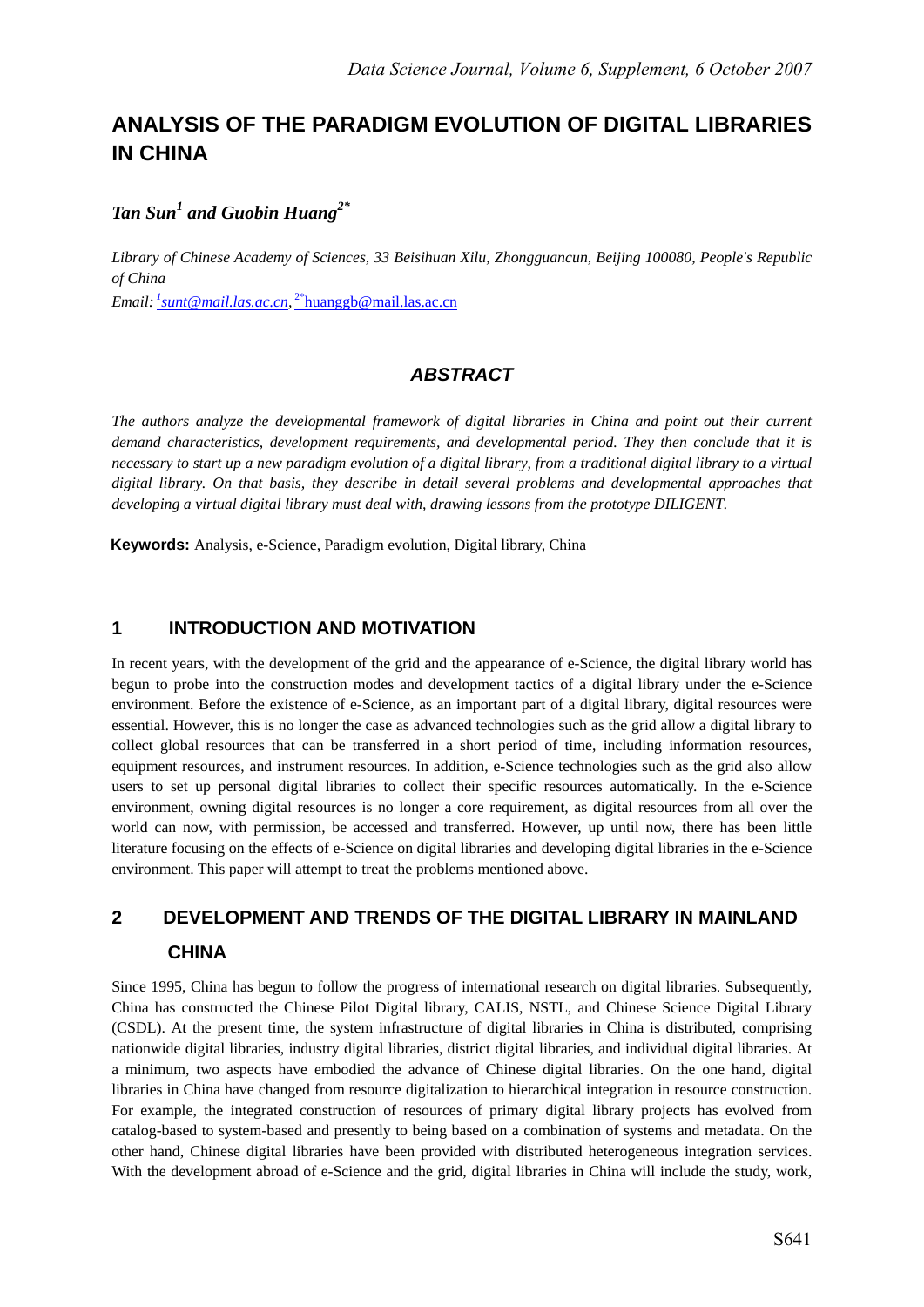and research processes of users under the new service environment e-Science, moving towards being more interactive, dynamic, and personalized, eventually aiding its paradigm to evolve.

# **2.1 Features of the first generation of digital libraries in China**

Digitalization of resources is the main feature of the first generation of digital libraries in China, of which a typical example is the China-US Million Book Digital library Project (QiuShiNews, 2002). The project, with its goal of collecting one million books to be accessed on the Internet by users from all over the world in four to five years, has developed a top-ranking technological digital library platform to effectively support the process, management, and service of the digital books with cooperation between China and the U.S. During this process, Chinese digital library projects and their system architecture have used a construction model of a digital library that sets up a digital information resource system based on the digitalization of certain documentation resources. These then are embedded into the system of a traditional library or the superstratum of an information resource system as an independent system. The service, retrieval, and delivery of certain digital information are the main missions of the first generation of digital libraries. Resource databases are used to store digital information resources. A system of information resource management and retrieval, and user interface have been developed.

# **2.2 Features of the second generation of digital libraries in China**

With the development of computer technology, Chinese digital libraries have been changing daily. Because of the rapid development of digitalization of documentation resources, users expect digital libraries to provide more service, especially integrated services, to satisfy their information needs. In consequence, a new kind of digital library such as Chinese Science Digital Library has appeared, with integrated service as its main characteristic.



**Figure 1.** The Integrated Service in CSDL

CSDL (CSDL, 2003) was started in 2001 by the Chinese Academy of Sciences (CAS) to develop a platform of digital information service to serve its more than 90 research institutes across the country. Presently, CAS researchers can access full text scientific, technical, and medical (STM) journals, conference proceedings, theses and dissertations (ETDs), patents, reference books, and eBooks from the CSDL portal. Taking e-journals for example, CSDL now provides users with 4000 core western STM journals and about 10000 Chinese ones.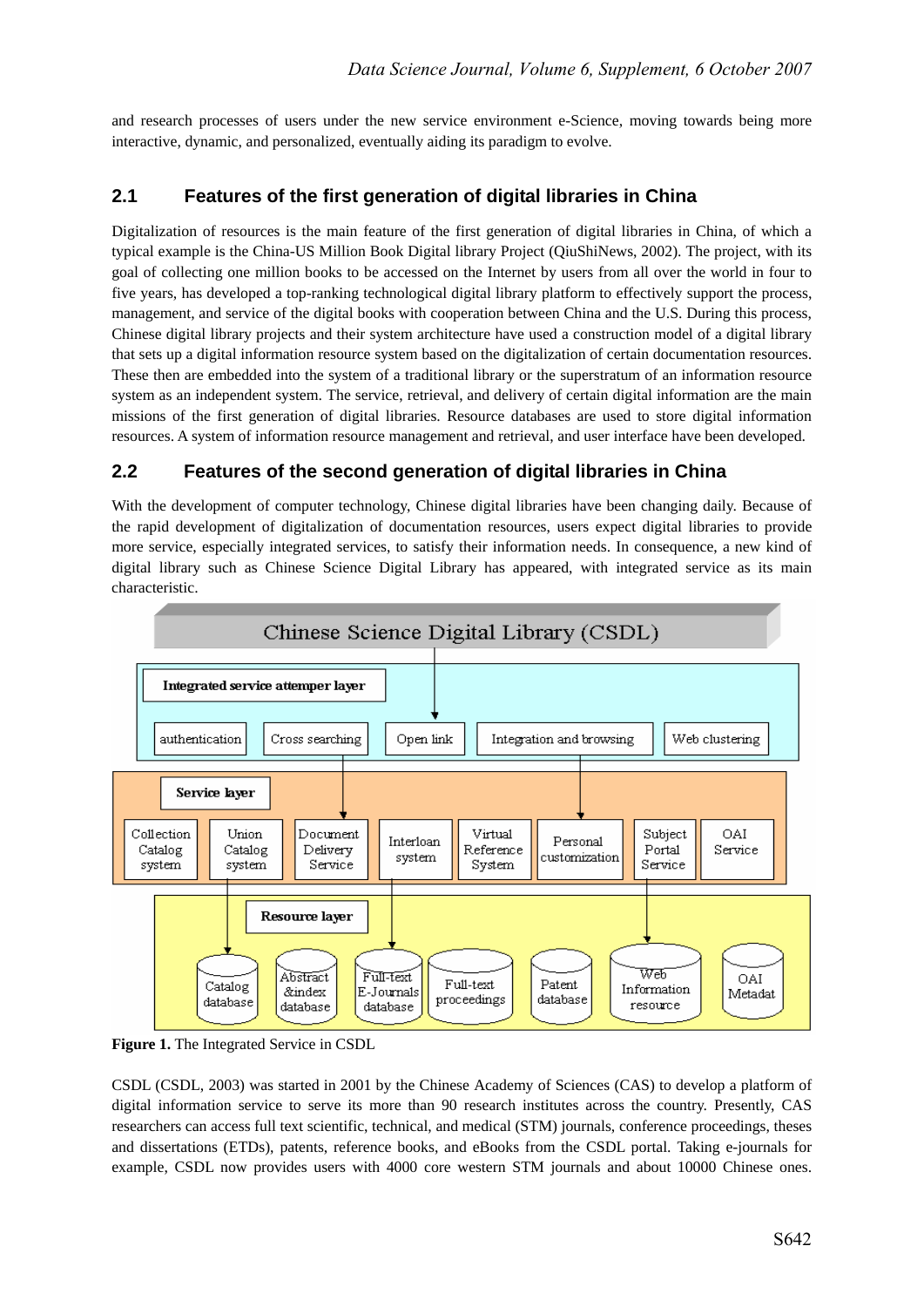Meanwhile, CSDL organizes a wide range of networked services, such as union catalogs, cross searching, document delivery, digital reference, MyLibrary customization, and remote authentication (Figure1).

Although digital libraries in China have experienced two generations and now are developing user-centered models, there is a gap between China and the developed countries, in the infrastructure and function of a digital library.

The representatives of digital libraries such as CSDL and its system architecture have shown that the construction model of the second generation of digital libraries in China concentrates on the interoperability of a distributed information system in order to provide service for seamless information interchange and sharing among interoperable systems based on the previous resource construction, as well as creating a system of integrated information service. In this stage, the paradigm of a digital library comprises all kinds of distributed information resources, tools providing integrated service, and integrated service that highlight a digital library.

# **2.3 The trend of digital libraries in China**

### **2.3.1 What is a virtual digital library?**

Digital information resources were at the root of the survival and development of digital libraries before the emergence of e-Science. However, the e-Science environment has completely changed the situation. Representatives of e-Science technologies such as the grid have allowed digital libraries to collect, in a short period of time, all kinds of resources available all over the world, including information resources, equipment resources, instrument resources, etc. Consequently, digital libraries aid users in establishing their personal digital library very swiftly by collecting resources automatically. The type of digital library with the features and functions mentioned above is called a virtual digital library. Although owning resources locally is not the main construction goal for a virtual digital library under the e-Science environment, it can dispatch resources if there is permission to do so.

The main service of a virtual digital library is to provide rules for resource collection, organization, and management, as well as a cooperation mechanism, in order respond to the users' needs as soon as possible and eventually help users set up their own virtual digital library according to their research projects, study requirements, and virtual organizations. This is the key point that a virtual digital library concentrates on after the construction of resource bases. In practice, a personal virtual digital library, which will have much stronger functionality and much more humanization in operation in the e-Science environment, is mainly composed of a name system, a system of indexing and searching, a generator of the digital library, user interface and rule bases, including rules for the creation, management, and maintenance of the personal virtual digital library, along with rules and mechanisms for resource collection, unifying services, and request response. Providing the services to generate a digital library is the symbol of the virtual digital library in this stage.

The ultimate goal of a virtual digital library is to help users, especially scientific workers, to set up their MyLibrary. Nevertheless, this is a different MyLibrary from that which appears currently. The difference is that the new MyLibrary can conveniently set up a personal virtual digital library on a user's desktop according to the standards, rules, and mechanisms defined by users themselves. In addition, there is a dynamic integration of resources in a virtual digital library, which combines with the e-Science environment and then forms a digital information environment based on the user's information activity and suitable to the user profile.

#### **2.3.2 The functions of a virtual digital library**

#### (1) The enhancement of interactivity

The virtual digital library is not only the core component of the information service but also the object of the information service. That is to say, the virtual digital library will collect information resources provided by users or virtual organizations in the process of information service to enrich its resource repository. While being served by a virtual digital library, users can participate in the resource construction of a digital library. Although users could interact with a digital library only via virtual reference or email before e-Science appeared, the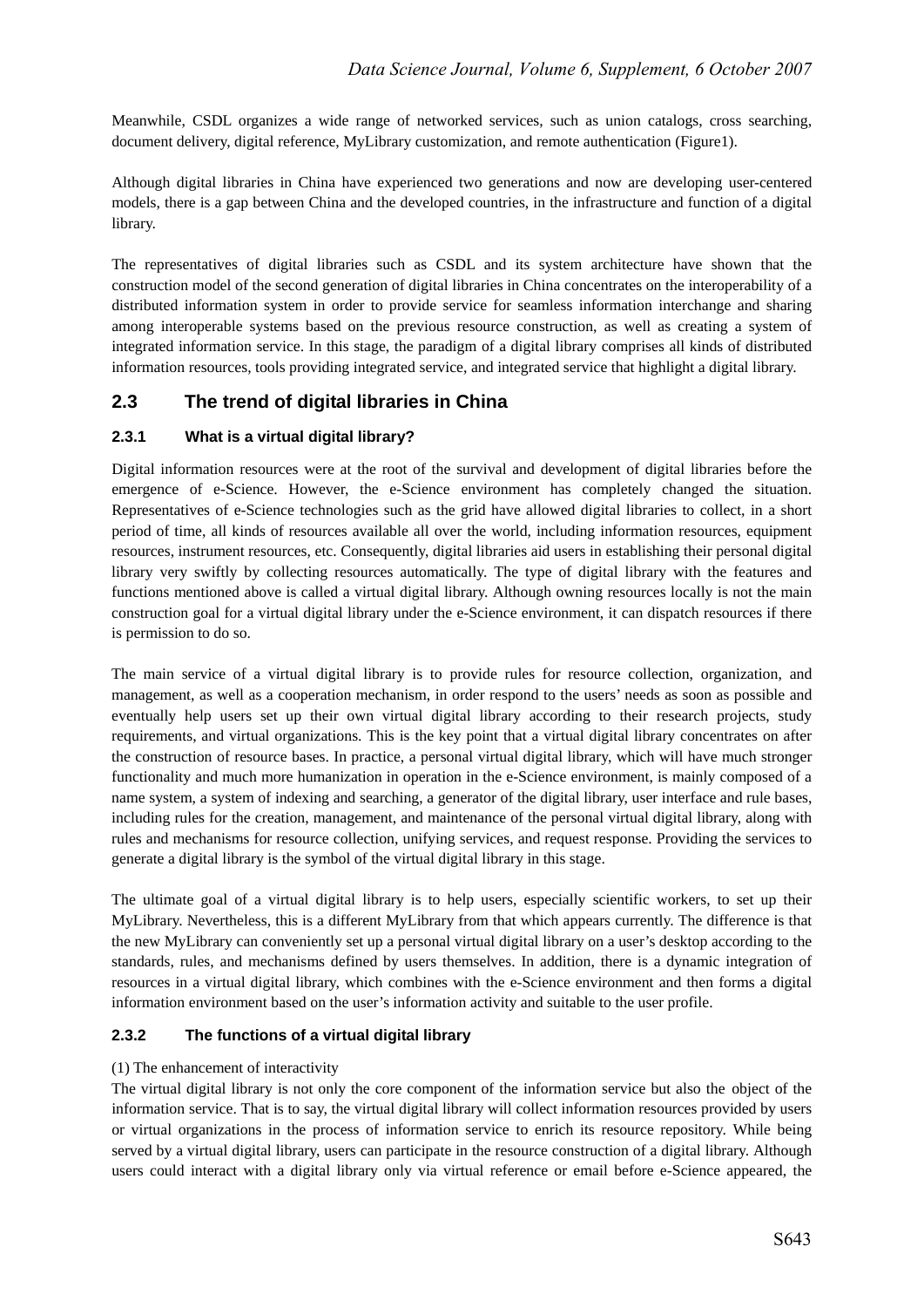interactive method mentioned above can to some degree enhance the interactivity both between the digital library and its users and between the digital library and virtual organizations under the e-Science environment.

#### (2) The enhancement of personalization

A virtual digital library provides integrated service through the collection of information resources here and there and then supplies the resources and service customization for users with the help of the interface that owns the function of customization. Subsequently, the virtual digital library will include the wrapped service that is customized by its users. After the application of grid technology, the virtual digital library will become stronger and stronger in personalization service. As an example, DILIGENT, short for a Digital Library Infrastructure on Grid-Enabled Technology, is to establish an infrastructure based on grid technology to make users set up their personal virtual digital library easily and effectively according to scientific research interests within some specific period.

#### (3) The enhancement of dynamic integration

The construction of integrated service in a virtual digital library is an enormous information project, which has many aspects. Only cooperation can make a virtual digital library work. In the e-Science environment, by virtue of the core technology grid, it is possible to integrate resources distributed in different places via the Internet and then offer resource service competency that integrates high-performance computing resources, resource management, and service. Grid technology can locate precisely the data sets that can satisfy users under a distributed and heterogeneous environment and support further functionality. As a use of electronic resources, it is not necessary to pay attention to the source of the resource and the load balancing of the system. In addition, grid technology has become a vital approach to the linkage and unification of all kinds of remote and heterogeneous information resources and for its ability to reasonably and effectively organize remote resources and to set up grid virtual computers with strong service competency. Because of the above-mentioned advantages, when a virtual digital library is built, correct management, a knowledge base, and all sorts of services can be pooled together and resources can be dispatched by grid technology. As a result, users can access the resources and receive service through a uniform interface, which can provide service from one virtual digital library or from virtual digital library federations.

#### (4) The enhancement of knowledge production

Compared with the Internet, there is the feature of knowledge production in grid technology. That is to say, owing to the Internet's inability to produce knowledge, knowledge can be diffused on the Internet and accessed by users after its creation by other approaches. In contrast, the grid can automatically produce knowledge according as the users' information needs. High-performance computers, with strong service competency, have played an important role during this process. For example, these computers can transform raw data collected from all kinds of sources into information and knowledge with the aid of specific programs, such as data mining. Moreover, grid technology can automatically find sources of data related to users' needs and then form new information or knowledge via comprehensive analysis and knowledge discovery. Therefore, with the development of grid technology, the knowledge production of the virtual digital library is greatly enhanced. When a request or query is submitted, the virtual digital library, with its foundation of grid technology, will process and analyze the request or query automatically so that the resulting information can satisfy users and will be carried to the node where the user has logged in. This will consummate the knowledge service of the virtual digital library.

#### (5) The abridgement of response time

Before e-Science appeared, the service of digital libraries dissociated itself from the process of scientific research so that the digital library served users similar to winning by striking only after the enemy has struck. In other words, the digital library responded to the users' requirements after its reception of the information need from scientific workers. However, in the e-Science environment, because of the higher demand for response speed required by scientific workers and virtual organizations, the virtual digital library must provide service in a more precise and more expeditious way. Accordingly, the digital library has to change its methods of service to anticipate users' requirements. That is to say, a digital library in the e-Science environment serves users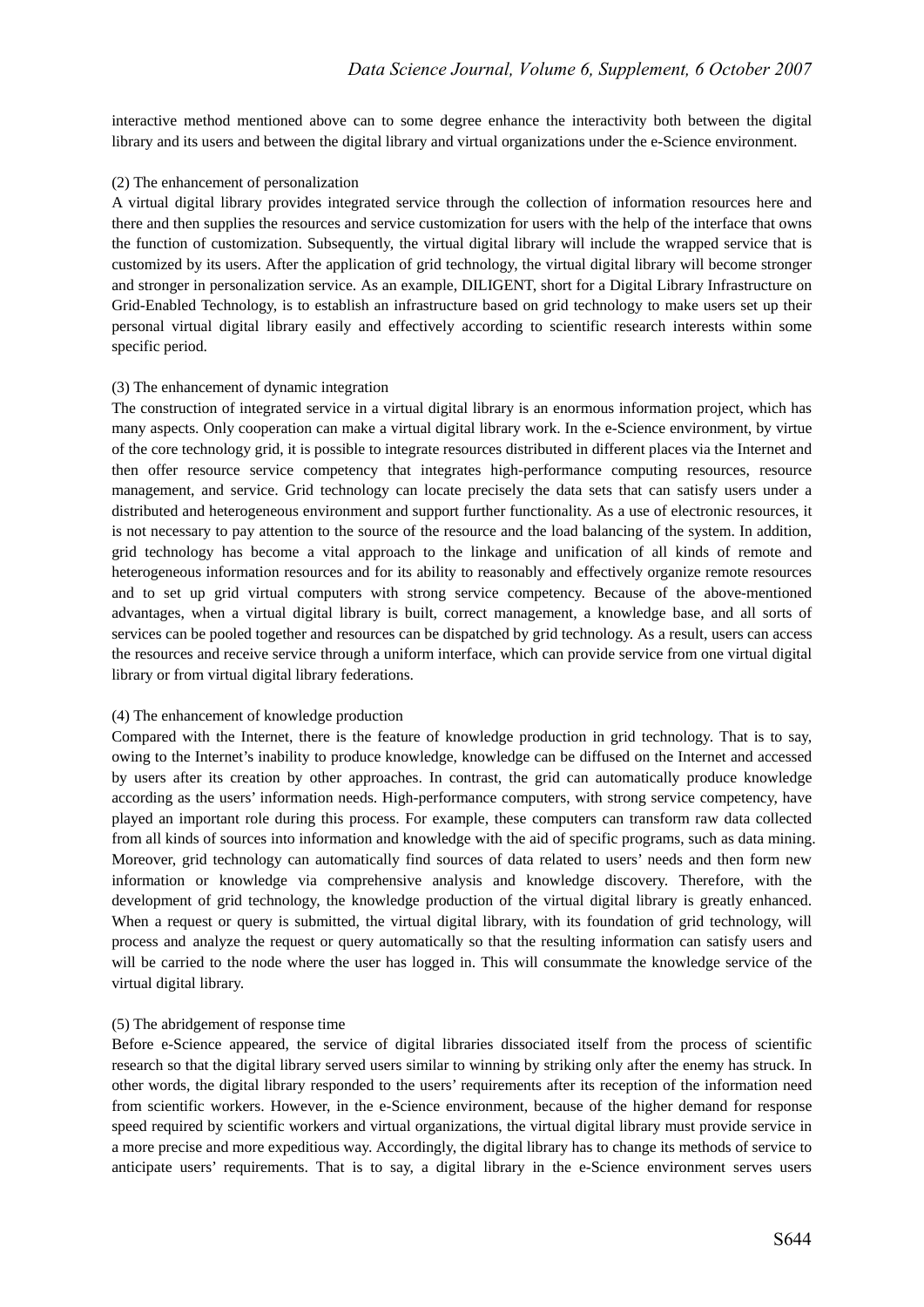depending on the users' profiles, such as education level, major, as well as research field, with long-term tracking of users' information. If it happens that there is something new and worth whistle on the Internet, the virtual digital library can push it to users on its own, which makes it respond and offer the proper service in a short time when users' information need appears.

#### (6) The enhancement of sharing competency

First, the scope of not only the main body of sharing but also the objects of sharing has been extended. The basic condition for information sharing includes diversity in information delivery and simultaneous receipt and use of information by multiple users without any influence upon redelivery and reuse of information, along with diversity in the methods of information duplication, processing, and use. Before e-Science appeared, it was necessary to represent information by digitalization to assure the three above-mentioned conditions were met. As for the digital library, of which the core is digital information resources, information resource sharing is its inherent advantage. By dint of e-Science, resources, which can be shared among digital libraries and scientific research organizations, have broadened from information resources, before the appearance of e-Science, to equipment resources, instrument resource, computing resources, communication resources, and specialist resources, after its emergence.

Second, the virtual digital library will fully carry out knowledge sharing. Information is made up of the information carrier, signal, and content, while information sharing is dependent on information technology and information systems. For all sorts of information processing technologies, such as information indexing, information organization, information query, and information delivery, the effectiveness and achievement of information sharing can be improved. However, it is obvious that the change of information carriers and signal systems cannot affect the information content. Compared with information sharing, as a result of developments in information sharing, knowledge sharing, based on the affinity of users and their mutual communication, falls back on thought, worldview, culture, social system, and environment. Thus, the implementation of knowledge sharing is more difficult. Nevertheless, in the e-Science environment, concurrently with the boost of social divisions, people prefer to obtain knowledge directly, rather than share raw information and process it into knowledge by themselves. Desire for knowledge has contributed to the development of knowledge sharing. Meanwhile, the virtual digital library, which does well in information sharing, has seized the opportunity brought by e-Science and advances knowledge sharing through grid technology that can create immediate knowledge. By virtue of all categories of tools that can work in real-time and provide much clearer pictures, members either from the same virtual organization or from different virtual organizations can trust in each other more deeply than ever before because of the guarantee of agreements. In short, the convenience of the creation of knowledge and trust among users can offer an extraordinarily advantaged precondition for knowledge sharing.

## **3 WHY THE EVOLUTION HAPPENS?**

### **3.1 Promotion of the need from scientific research**

Science is increasingly developing in a digital fashion (Atkins, et al., 2003), with e-Science, or cyber-infrastructure that creates a networked infrastructure rich in data grids, computing grids, digital libraries, and collaboration. Here all kinds of scientific objects, including people, programs, facilities, data and documents, procedures and workflows, and even policies and strategies, can be and will be digitally represented, accessed, interconnected, and invoked through networked interaction. This calls for a new definition of information resources, information organization, and information service integration (Zhang, 2005).

Science is increasingly based on interactive virtual knowledge communities where networked information becomes interactive research tools, online collaboration acts as the organizing mechanism (Atkins, 2004), and virtual organizations dynamically support knowledge, discovery, and exchange. Effective services far beyond simple search and delivery of known items are in demand to help users mine knowledge and knowledge relations among the seas of various scientific objects and do so proactively along research workflows and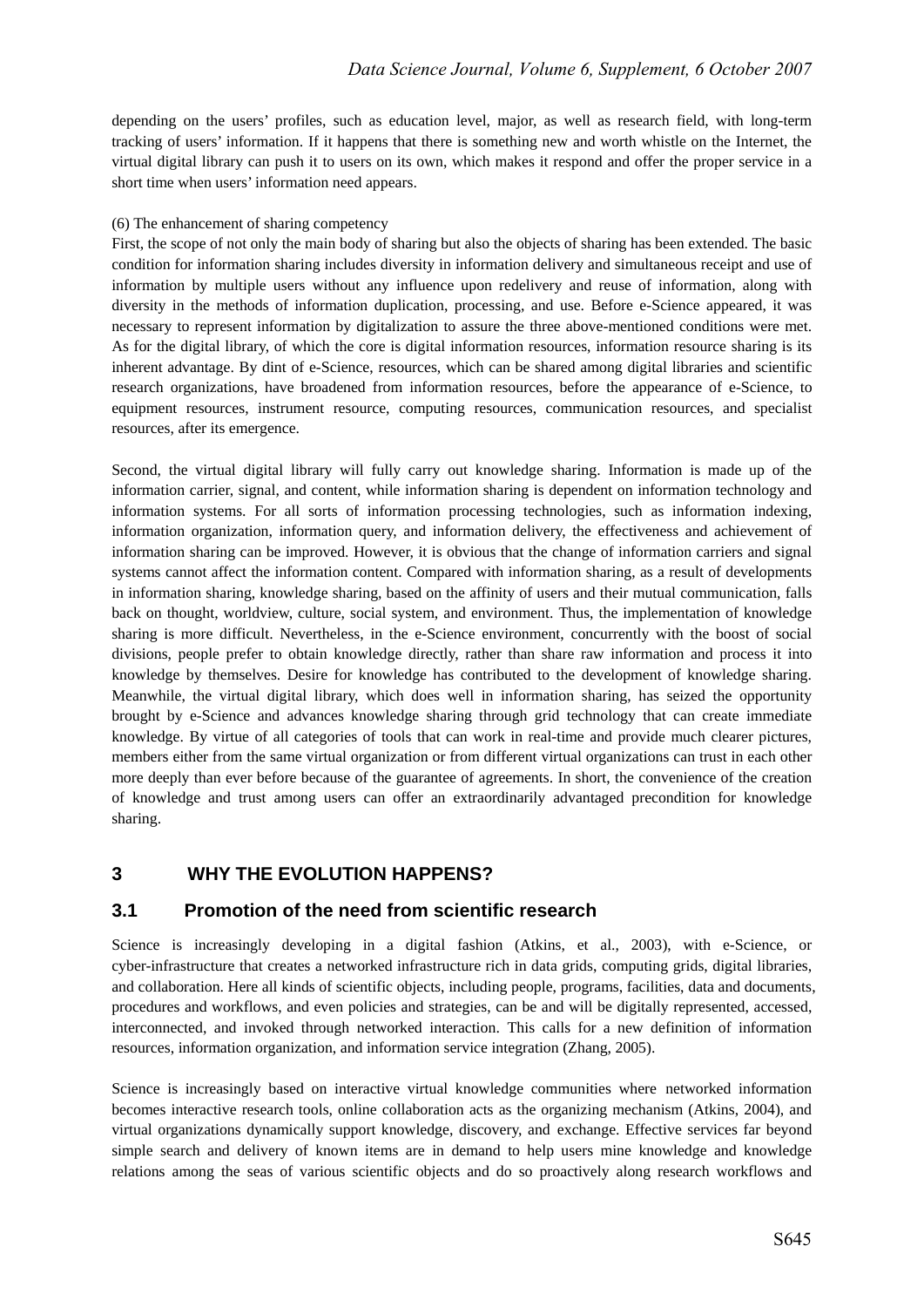among research interactions. A service system diffusing into and interacting with users' knowledge processes is essential for success in such a situation (Zhang, 2005).

# **3.2 The development of digital libraries throughout the world**

The techniques for solving typical digital library issues, such as interoperability, ontology integration, workflow optimization, content-based automatic selection, etc, will certainly provide useful experiences for the development of grid services. The high-performance computing competency that is offered by grid technology will promote the development of many new functions for digital library users, which are related to multimedia documents. Particularly, functions, such as content feature extraction, summarization, automatic content source description, etc. of video, images, and sound, which are based on complex and time consuming algorithms, will become feasible with a reasonable performance. Furthermore, the techniques for data replication and security handling developed in the grid area will contribute greatly to the definition of new digital library preservation techniques.

The DILIGENT project is creating an advanced test-bed that will allow virtual e-Science communities to share knowledge and collaborate in a secure, coordinated, dynamic, and cost-effective way (http://www.diligentproject.org/). This test-bed will be built by integrating grid and digital library technologies. The merging of these two different technologies will result in an unprecedented level of functionality and will lay the foundations for a next generation of e-Science knowledge infrastructure. The DILIGENT infrastructure, which is based on high bandwidth networks and empowered by OGSA-compliant grid services, will be able to serve many different research and industrial applications. The test-bed will be demonstrated and validated by two complementary real-life application scenarios: one from the cultural heritage domain and one from the environmental e-Science domain. On the basis of analysis of currently appearing digital library projects that are related to the technologies of e-Science such as the grid, we can conclude that there are at least three features in the digital library trends:

(1) Considering the development of grid technology such as the grid developed by the EGEE project. The EGEE project, funded by the European Union with 30 million euros, assembled specialists from more than 27 countries and districts, with a goal of developing a service grid infrastructure in Europe based on the latest grid to provide highly effective service to scientific workers day and night. It is the largest project among all projects relating to grid technology up to the present time. The project has focused on three aspects:

- $\triangleright$  Setting up a consistent and substantial grid infrastructure and pooling other computing resources;
- $\triangleright$  Constantly improving and maintaining middleware to afford reliable service; and
- $\blacktriangleright$  Attracting new users from the scientific research community and industry to make high-standard training and supports available.

In many digital library projects now in operation, such as DILIGENT, the infrastructure is based on grid technology.

(2) Following OGSA protocol. OGSA is a protocol in the e-Science environment, which can include technology criteria such as web services, access to databases and J2EE into the grid, so that grid service can be accessed for "services" uniformly. In the infrastructure constructed by DILIGENT, middleware compatible with OGSA protocol are important parts of the resource layer. As a result, DILIGENT can insure that its service abides by OGSA protocol and that a third party can integrate service provided by DILIGENT so it can be utilized by users.

(3) Aiming at the trend of digital libraries in the e-Science environment. In the future, both personal study and scientific research will depend on digital libraries (Warner, 2005). Given the development trend of digital libraries, a researcher from ISTI-CNR (Cannataro & Talia, 2003), short for the Institute of Information Science and Technologies, National Research Council, has contended that there are three aspects featuring future digital libraries:

- $\triangleright$  Supporting the sharing of content and resources;
- ¾Owning key functions of service and management that can insure that all service of a digital library can be supplied smoothly; and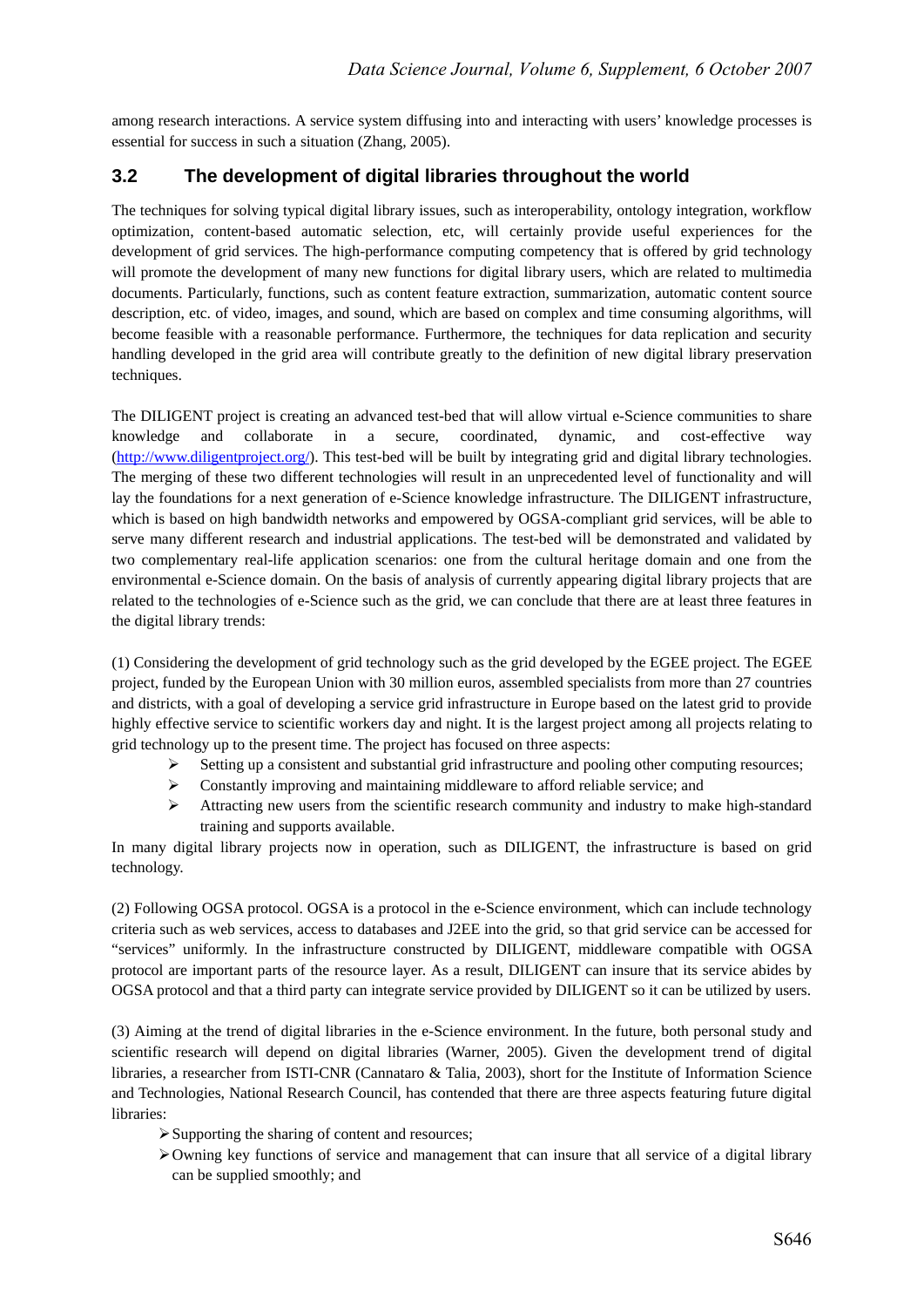¾Being an important component of a general infrastructure for sharing.

The above-mentioned analysis of a current digital library such as DILIGENT related to grid or other e-Science technologies shows that in the future either a prototype of a digital library or a practical project will focus on technologies brought by e-Science, such as grid technology, and apply them to heighten service competency.

# **3.3 The promotion of grid and other infrastructures in China**

#### **3.3.1 The embryo of e-Science in China**

The Ministry of Science and Technology, National Commission of Development and Reform, the Ministry of Education, and the Ministry of Finance have jointly established *The Outline for Construction of the Platform of Science and Technology Foundation in China (2004 – 2010)* (XinHuaNet, 2004), which has clearly brought forward the framework of the foundation of the national platform of science and technology. Furthermore, it also involves the guiding idea, principles, goal, mission, construction emphasis, and guaranty methods to advance the construction of the platform.

As set forth in *the Outline*, the construction goal of the platform comprises three aspects in order to lay a substantial platform of science and technology by 2010, with the platform ultimately possessing a reasonable layout, perfect functioning, a well-developed system and high-effective sharing. These three aspects are:

- Initially setting up the support system for the science and technology foundation, which is seasoned with the need of S&T innovation and development.
- $\triangleright$  The establishment of management system with its core of sharing
- $\triangleright$  Specialists and research service organizations fitting the construction and development of the platform.

In short, with the construction of a platform for the science and technology foundation, there is an embryo of e-Science in China. In the first stage, China will strengthen the foundation construction such as the grid, high-performance computing, data specimens, and digital libraries.

#### **3.3.2 The first stage of construction of the grid infrastructure**

There is an affinity between e-Science and grid technology. Generally speaking, the e-Science environment needs can only be satisfied by grid technology. As for the Chinese government, scientific and technological innovation is the groundwork for the persistent development of the country. Improving the scientific and technological environment, as well as promoting scientific and technological innovation, deserves priority attention. As a wholly new model of scientific research, e-Science has played a vital role in the informationization of scientific research in China.

Considering the current development of e-Science in China, we can reach a conclusion that there is no large-scale construction of e-Science. However, China has inserted a great deal of funding and human resources into the research and development of the grid technology that is the core technology in the e-Science environment and has been achieving a good performance since 1999. The National 863 plan, the National Science Foundation (NSF) in China, the Ministry of Education, as well as the Shanghai government, have deployed high-performance computing and grid technology to education and industry. At the same time, many key e-Science technologies that can be applied widely as well as application demonstrations of industry have been developed and researched. In China there are five large-scale projects concerning grid technology, including CNGrid, 863 Grid, NSFC Grid, ChinaGrid, and ShanghaiGrid. Because of the achievement of the present grid projects, the infrastructure of digital libraries, especially the basic technology useful to boost the service competency, will be completed.

# **4 DEALING WITH THIS CHALLENGE**

## **4.1 Combination with other modules of e-Science**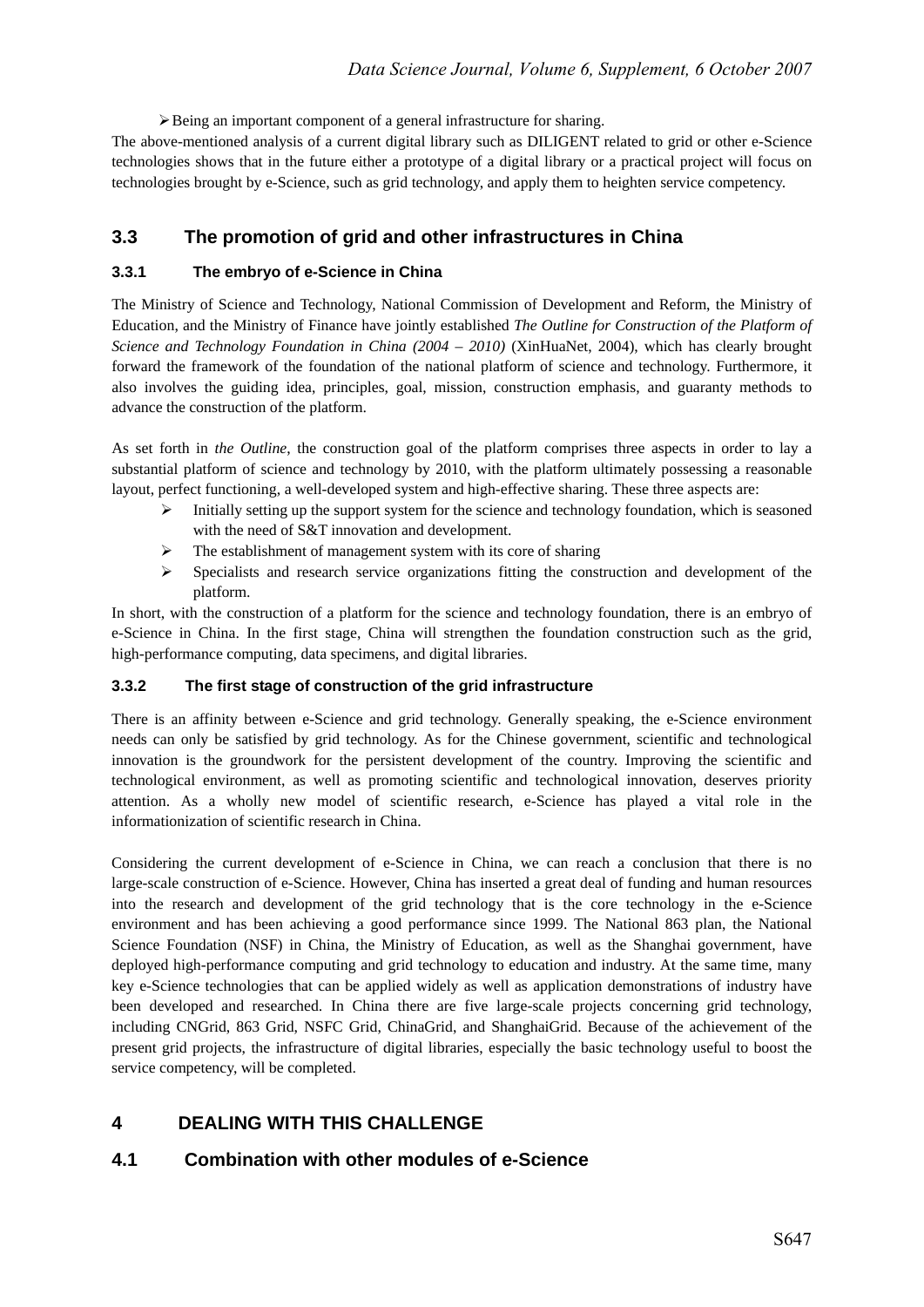*The Outline* has declared that natural resources, scientific instruments, data, networks, and S&T documentation are indispensable parts of the national platform for the foundation of science and technology. In effect, the construction plan, made by Chinese Academy of Sciences (CAS) attaching importance to the support of digital libraries in the e-Science environment and bringing them into the construction scope, has four construction goals relating to the digital library, accounting for 40% of the plan, among its ten construction goals. Thus, it can be seen that CAS regards digital libraries as significant as the high-performance computing grid, large-scale databases, and high-speed networks in the construction process of e-Science. Because of the cooperation among these modules of e-Science, digital libraries can play a vital part in the integration of resource platforms, the sharing of scientific and technological establishments, and the construction of an application support environment.

# **4.2 Making best of platform construction of scientific and technological foundation**

To achieve the goal of construction of platform of science and technology foundation, *the Outline* has clarified three missions (XinHuaNet, 2004):

- (1) Creating and implementing the substance and information assurance system. This includes:
	- $\triangleright$  Developing scientific, reasonable, and uniform technology standards and criteria;
	- ¾ Researching and developing related technology;
	- $\triangleright$  Integrating, combining, and optimizing the present large-scale scientific instruments, equipments establishment, scientific data, and scientific and technological documentation, as well as natural S&T resources;
	- $\triangleright$  Improving the development of resource informationalization and networking via international resources;
	- ¾ Building resource deployment patterns with proper integration and moderate distribution.
- (2) Establishing systems with a core of sharing.
	- Enacting and implementing the management of S&T resource law;
	- $\triangleright$  Advancing the amendment and enactment of laws, legislation, regulations and standards that enhance the development of science and technology as the rights and obligations become clear;
	- ¾ Establishing and implementing encouragement mechanisms, as well as assessment and monitoring mechanisms;
	- $\blacktriangleright$  Advancing the innovation of management methods;
	- $\triangleright$  Creating a legal system environment for the fair use of public resources.
- (3) Training specialists and organizations.
	- Deepening reform of personnel systems in non-profit research institutions;
	- $\triangleright$  Consummating the assessment system;
	- $\triangleright$  Setting up the mechanism for attracting persons with ability;
	- $\triangleright$  Training personnel ranks who are good at managing the scientific and technological foundation and providing technology support.

By making the best of the scientific and technological platform, what has hindered the development of digital library can be dealt with effectively. As a result, in the process of adjusting itself to confront the challenge brought by e-Science, the digital library, also called the virtual digital library in the e-Science environment, has to make use of achievements attained by the construction of the platform of scientific and technological foundation.

# **4.3 Self-reconstruction and improvement**

At present, constructing a digital library, that operates, improves, and expands its functions after the emergence of e-Science, is a leading-edge problem. Nevertheless, the DILIGENT project, with its initiation in 2004 funded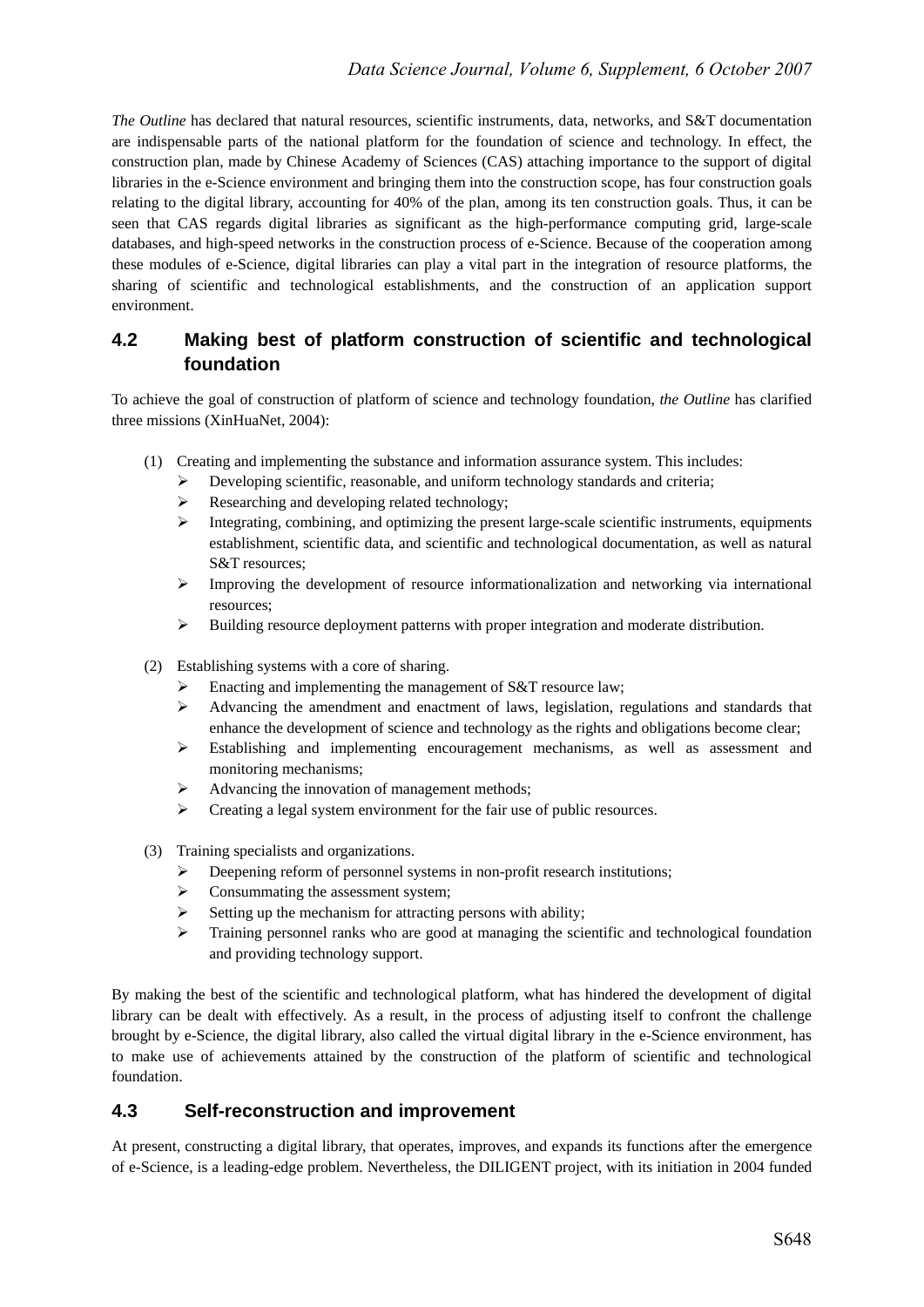by European Union, has probed into the problem. Using the many services based on grid technology developed and designed by EGEE project as an example, the DILIGENT project expects to set up the infrastructure of a virtual digital library based on grid technology and compatible with OGSA protocol, which allows users to establish their personal virtual digital library as desired individually. After more than a year, both the design of system's functions and the research and development of key technologies have been successfully accomplished. The construction model of the DILIGENT project may lead to the correct path in constructing a digital library in the e-Science environment.

#### **4.3.1 Understanding the status of digital libraries in the e-Science environment**

The construction of the DCC ( Data Curation Center) and the eBank project has shown that the digital library has held an important place in the e-Science environment by dint of its particular service predominance. Equal to communication and cooperation among scientific workers and along with remote instruments, the digital library is the one of the most important factors in the e-Science environment, with its communication and cooperation between man and information. At the same time, digital libraries and long-distance instruments are joined together. In consequence, the digital library is not only for supplying data to distant instruments but also for storing the data received from remote instruments. Furthermore, as a vital characteristic of e-Science, the remote dispatch and instruments sharing has demonstrated the interactivity between man and instruments. Communication and cooperation among scientific workers, as well as remote instruments have comprised a close loop, insuring the free flow of information and knowledge in the e-Science environment.

#### **4.3.2 Rebuilding the structure of digital libraries**

With the across-the-board view of the current development of e-Science in Britain, America, and the European Union, we can conclude that, by and large, there is a uniform technological architecture in these countries and areas. Generally speaking, the architecture can be described as a five-layer structure. As shown in Figure 2, there is an application layer, a layer of application development environment and tools, a grid middleware layer, a grid infrastructure layer, and a resource layer.



**Figure 2**. The system architecture of e-Science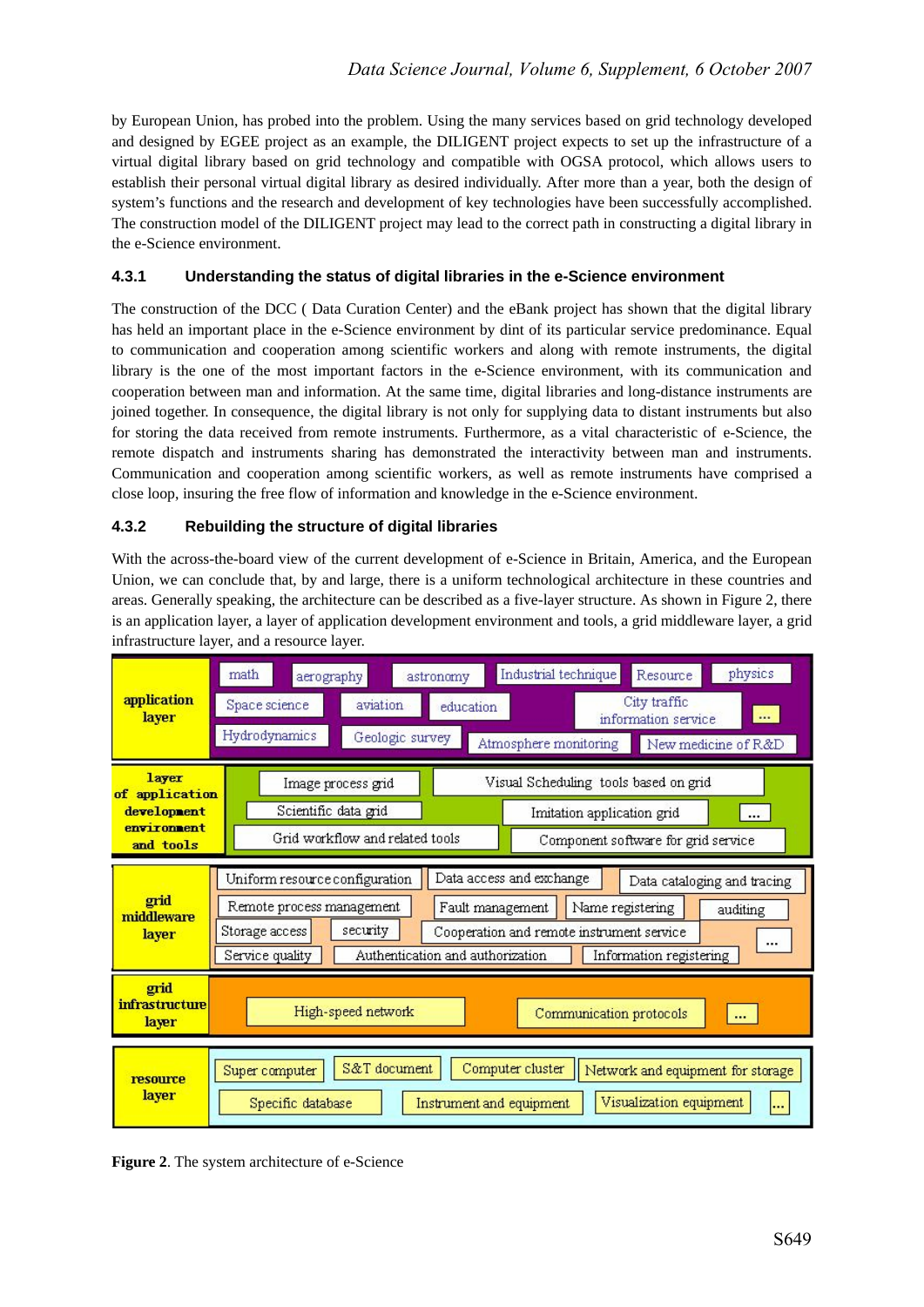On the basis of the analysis of this five-layer structure, the infrastructure of e-Science, can provide a dynamic resource process and resource access to large-scale equipment, scientific data, computing resources, and scientific and technological documentation. Furthermore, it offers information management and services during the process of cooperative research. What the grid middleware and grid infrastructure have provided is the main goal of digital library in the e-Science environment. Thus, the virtual digital library must rebuild the structure of the digital library using a DILIGENT prototype for reference.

#### **4.3.3 Improving current digital libraries**

The resource layer of the virtual digital library is composed of all kinds of resources and services that depend on those resources. When the resource layer is built, the present digital library will be transplanted into the grid environment, which will become one part of the resource layer in the virtual digital library. On this basis, the resource monitoring service, information service, generator of agent and matching, along with support services of virtual organizations will be enhanced.

### **4.3.4 Reconstructing the digital library layer of current digital libraries**

According to the prototype of the DILIGENT project, the digital library layer will focus on services that will generate virtual digital libraries, workflow management, content management, metadata management, indexing, and search management. The service generator of virtual digital libraries has allowed individuals and organizations to create personalized virtual digital libraries, giving users the ability to specify a list of standard services and resources and then use them to describe the features of a digital library constructed according to their needs. On this basis, the service will differentiate all types of service and information resources to conform to users' specific needs and offer them the most suitable content and service.

#### **4.3.5 Construction of the application layer of virtual digital libraries**

The application layer of virtual digital libraries involves a portal generator and visualization service. In the process of construction, the portal generator and visualization services should be offered accordingly as conditions change. Under the e-Science environment at present, there are three main kinds of visualization service, including scientific computing, data, and information visualization. Visualization can be classified into seven kinds depending on the demand level of scientific research: which involves one-dimensional, two-dimensional, three-dimensional, multi-dimensional, time sequence, layered information, and network information visualization.

Meanwhile, when the application layer of a virtual digital library is set up, personal portal generators have to be provided according to the individual needs of scientific workers and virtual organizations so that the primary resources and services based on these resources can be available to all. In addition, given the system architecture in the DILIGENT project, there are some other aspects of the process of the construction of the application layer to be considered for a harmonious construction.

- $\triangleright$  Annotation in the management of content and metadata;
- $\triangleright$  Content clustering;
- $\triangleright$  Storage monitoring;
- $\triangleright$  The personalization of the management of indexing and searching;
- $\triangleright$  Feature extraction

# **5 CONCLUSION**

In the environment of e-Science and e-Communities, digital libraries in China have received an opportunity while facing significant challenges. However, e-Science is having a definite effect on the digital library. During this dynamic and changing process, not only the research community but also the developers of digital libraries can use the newest developments of e-Science and pay more attention to how to satisfy users.